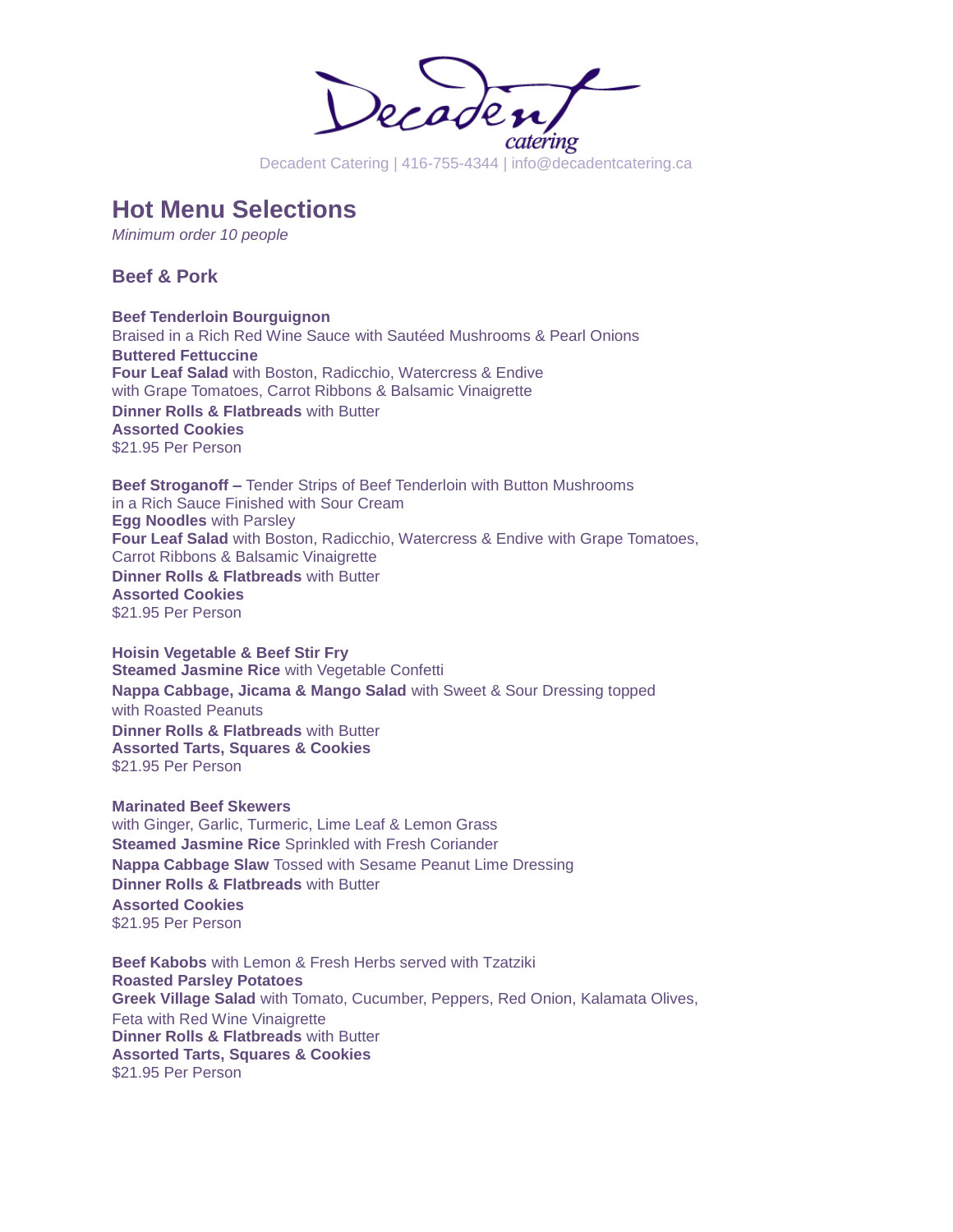**Shepherd's Pie** Braised Ground Beef with a Topping of Yukon Gold Mashed Potato with Aged Cheddar **Mixed Greens** with Cucumber & Tomato with a Chianti Vinaigrette **Dinner Rolls & Flatbreads** with Butter **Assorted Tarts, Squares & Cookies** \$17.95 Per Person

**Roast Maple Pork Loin** with Thyme Jus **Yukon Gold Scallop Potatoes** with Caramelized Onion & Gruyère **Baby Spinach Salad** with Goat Cheese, Almonds, Sundried Cranberries & Champagne Vinaigrette **Dinner Rolls & Flatbreads** with Butter **Assorted Tarts, Squares & Cookies** \$19.95 Per Person

#### **Chicken**

**Grilled Boneless Breast of Chicken** with Forest Mushroom Ragu & Red Wine Sauce **Winter Greens** with Red & Yellow Tomatoes, Cucumber & Chianti Vinaigrette **Roasted Mini Potatoes** with Rosemary **Dinner Rolls & Flatbreads** with Butter **Assorted Tarts, Squares & Cookies** \$18.95 Per Person

**Grilled Boneless Chicken Breast** with Mango Sauce **Steamed Jasmine Rice Marinated Green Bean & Carrot Salad** with Grainy Mustard Dressing **Dinner Rolls & Flatbreads** with Butter **Assorted Tarts, Squares & Cookies** \$18.95 Per Person

**Greek Style Chicken Skewers** with Lemon & Fresh Herbs served with Tzatziki **Roasted Parsley Potatoes Greek Village Salad** with Tomato, Cucumber, Peppers, Red Onion, Kalamata Olives, Feta with Red Wine Vinaigrette **Dinner Rolls & Flatbreads** with Butter **Assorted Tarts, Squares & Cookies** \$18.95 Per Person

**Chicken Scaloppini** with Lemon White Wine Mushroom Sauce **Roasted New Potatoes** with Garlic Cloves, Extra Virgin Olive Oil & Fresh Garden Herbs **Romaine & Arugula Salad** with Sourdough Croutons, Freshly Grated Parmesan, Lemon Caper Dressing **Dinner Rolls & Flatbreads** with Butter **Assorted Biscotti** \$18.95 Per Person

**Chicken Parmigiana** with House-made Tomato Sauce & Mozzarella **Capellini Bundles tossed in Pesto** with Sundried Tomatoes & Black Olives **Mixed Greens** with Tomato, Cucumber & Chianti Vinaigrette **Dinner Rolls & Flatbreads** with Butter **Pistachio & Cranberry Biscotti** \$18.95 Per Person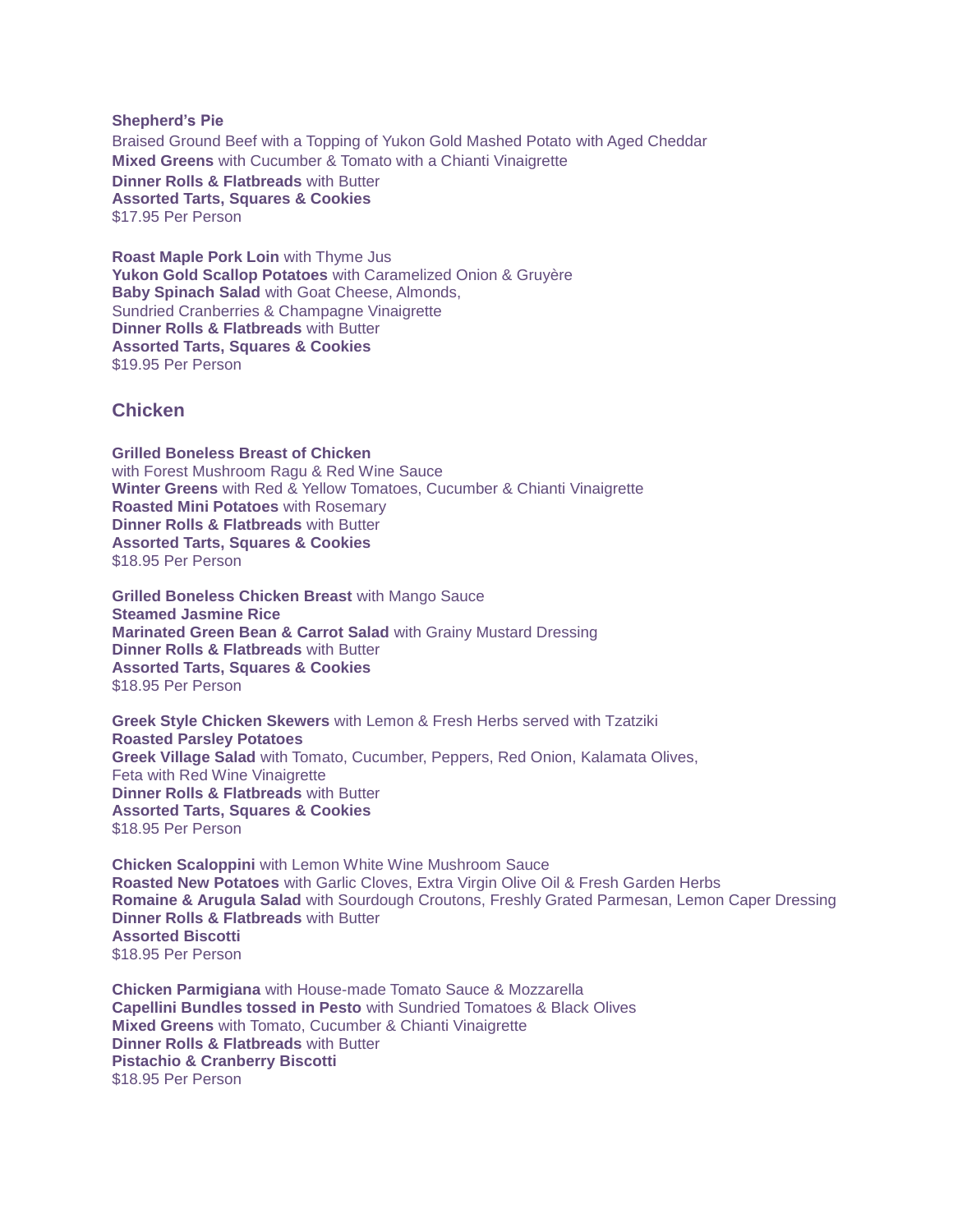**Chicken Cacciatore (Hunter's Style)** with Mushrooms, Onions, Tomatoes, Herbs & White Wine Sauce **Basil & Olive Oil Infused Pasta Bundles Romaine, Radicchio & Arugula Salad** with Fresh Reggiano, Croutons & Honey Mustard Vinaigrette **Dinner Rolls & Flatbreads** with Butter **Assorted Tarts, Squares & Cookies** \$18.95 Per Person

**Chicken Marsala**–Tender Chicken Morsels in a Wine & Mushroom sauce **Roasted Garlic Mashed Potatoes Mixed Green Salad** with Tomato, Cucumbers & Chianti Vinaigrette **Dinner Rolls & Flatbreads** with Butter **Assorted Tarts, Squares & Cookies**  \$18.95 Per Person

**South Indian Chicken Curry** with Tomato, Ginger Coconut Sauce **Basmati Rice infused** with Cinnamon & Cloves **Chickpea, Tomato & Cucumber Salad Dinner Rolls & Flatbreads** with Butter **Assorted Tarts, Squares & Cookies** \$18.95 Per Person

**Chicken Tarragon** – Braised Chicken Breast Morsels with Button Mushrooms, Leeks, Bell Peppers and a Tarragon White Wine Cream Sauce **Chive Butter Short Egg Noodles Mixed Greens** with Blue Cheese, Toasted Pecans, Grape Tomatoes & Sherry Vinaigrette **Dinner Rolls & Flatbreads** with Butter **Assorted Tarts, Squares & Cookies** \$18.95 Per Person

**Coq au Vin** - Chicken pieces marinated in Red Wine and Braised with Double Smoked Bacon, Pearl Onions & Mushrooms **Roasted Red Skin Potatoes** with Fresh Rosemary **Mixed Winter Greens** with Dried Cranberries, Goat Cheese, Walnuts & Champagne Vinaigrette **Dinner Rolls & Flatbreads** with Butter **Assorted Tarts, Squares & Cookies** \$20.95 Per Person

**Pan Roasted Chicken Breast** with Pancetta, Fig & Port Sauce **Roasted Red Skin Potatoes Summer Greens** with Grape Tomatoes, Goat Cheese, Pine Nuts & Balsamic Vinaigrette **Dinner Rolls & Flatbreads** with Butter **Assorted Tarts, Squares & Cookies** \$20.95 Per Person

**Moroccan Spiced Chicken** with Dried Fruit & Olives **Turmeric Scented Cous Cous Salad** with Tomato, Cucumber, Feta & Herbs **Mixed Green Salad** with Pine Nuts, Goat Cheese, Grape Tomatoes & Scallion Vinaigrette **Dinner Rolls & Flatbreads** with Butter **Assorted Tarts, Squares & Cookies** \$18.95 Per Person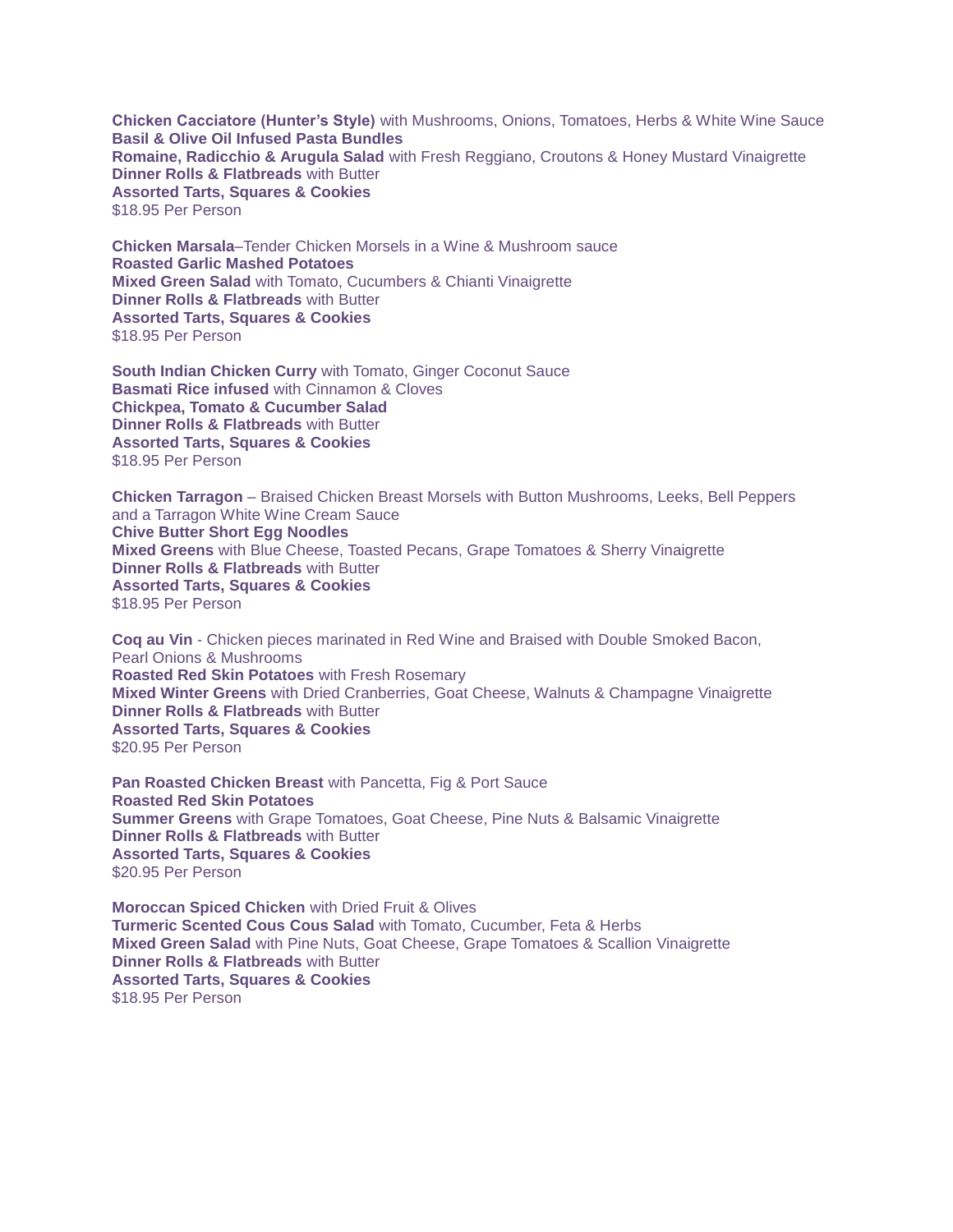**Sweet & Sour Pineapple Chicken Steamed Jasmine Rice** infused with Lemongrass & Ginger **Three Cabbage Slaw** with Lime Sweet Chili Vinaigrette **Dinner Rolls & Flatbreads** with Butter **Assorted Tarts, Squares & Cookies** \$18.95 Per Person

**Drunken Japanese Chicken** – Sake Marinated **Steamed Sticky Rice Grilled Sesame Eggplant** with Shitake Mushrooms **Cucumber & Daikon Salad Dinner Rolls & Flatbreads** with Butter **Assorted Cookies** \$21.95 Per Person

**Chicken Pot Pie** with Puff Pastry Crust **Mixed Greens** with Cucumber, Tomato, Shaved Carrots & Chianti Vinaigrette **Dinner Rolls & Flatbreads** with Butter **Assorted Tarts, Squares & Cookies**  \$18.95 Per Person

### **Fish**

**Pan Roasted Salmon Filet** with Lemon Chive Butter Sauce **Roasted Mini Potatoes** with Fresh Herbs **4 Leaf Salad** with Boston, Watercress, Radicchio & Endive tossed in a Sherry Vinaigrette **Dinner Rolls & Flatbreads** with Butter **Assorted Tarts, Squares & Cookies** \$22.95 Per Person

**Sesame Crusted Atlantic Salmon Filet Basmati Rice** with Coriander **Bok Choy & Carrot Batons** with Oyster Sauce **Baby Spinach Salad** with Mango, Roasted Red Pepper & Rice Wine Shallot Vinaigrette **Dinner Rolls & Flatbreads** with Butter **Assorted Tarts, Squares & Cookies** \$22.95 Per Person

**Teriyaki Glazed Salmon Jasmine Rice** with Vegetable Confetti **Snow Pea Salad & Sweet Pepper Salad** with Sesame Soy Vinaigrette **Dinner Rolls & Flatbreads** with Butter **Assorted Tarts, Squares & Cookies** \$22.95 Per Person

**Roasted Atlantic Salmon Filet** with Black Olives, Grape Tomatoes, Capers, White Wine & Fresh Herbs **Mixed Greens** with Shaved Fennel, Radish & Cucumber with Chianti Vinaigrette **New Potato Salad** with Smoked Bacon, Chives & White Wine Vinaigrette **Dinner Rolls & Flatbreads** with Butter **Assorted Tarts, Squares & Cookies** \$22.95 Per Person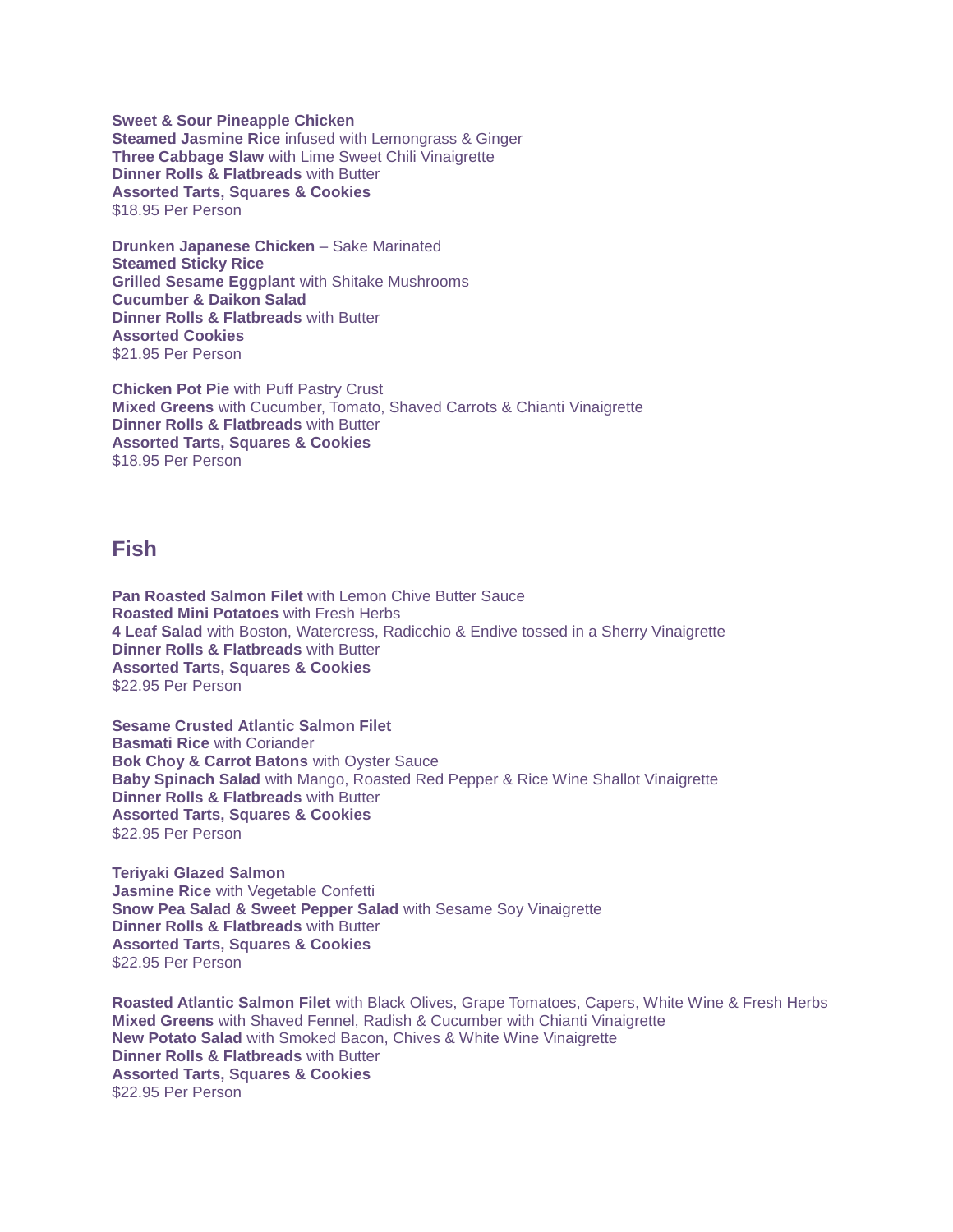**Grilled Tilapia Piccata en Papillote** with Capers, Lemon & White Wine Butter Sauce **Long Grain White Rice Pilaf** with Herbs & Mushrooms **Marinated Green Bean & Carrot Salad** with Grainy Mustard Dressing **Dinner Rolls & Flatbreads** with Butter **Assorted Tarts, Squares & Cookies** \$22.95 Per Person

#### **Pasta**

**Beef Lasagna Hearts of Romaine** with Toasted Croutons & Light Caesar Dressing **Dinner Rolls & Flatbreads** with Butter **Assorted Cookies** \$17.95 Per Person

**Ricotta & Spinach Stuffed Cannelloni** with House-made Rose Sauce **Mixed Greens** with Cucumber, Tomato & Balsamic Vinaigrette **Dinner Rolls & Flatbreads** with Butter **Assorted Biscotti & Cookies** \$16.95 Per Person

**Mushroom Leek Agnolotti** with Tomato Coulis Or **Black Olive & Feta Agnolotti** with Rustic Roasted Tomato Sauce **Mixed Greens** with Shaved Fennel, Radish, Cucumber & Chianti Vinaigrette **Dinner Rolls & Flatbreads** with Butter **Assorted Biscotti & Cookies** \$16.95 Per Person

**Penne Pasta** with Grilled Chicken, Rapini & Black Olives, in Tomato Basil Sauce **Romaine, Radicchio & Arugula Salad** with Honey Dijon Dressing **Dinner Rolls & Flatbreads** with Butter **Pistachio & Cranberry Biscotti** \$17.95 Per Person

**Farfalle – Bowtie Pasta** with Chicken & Mushrooms in a White Wine Sauce **Mixed Greens** with Candied Pecans, Dried Cranberries, Crumbled Goat's Cheese & Sherry Vinaigrette **Dinner Rolls & Flatbreads** with Butter **Assorted Tarts, Squares & Cookies** \$17.95 Per Person

**Penne Pasta** with Smoked Chicken, Roasted Tomato, Red & Yellow Peppers, in a Chipotle Rose Sauce **South Western Caesar Salad** with Chipotle-Lime Dressing & Chili Cornbread Croutons **Dinner Rolls & Flatbreads** with Butter **Assorted Tarts, Squares & Cookies** \$18.95 Per Person